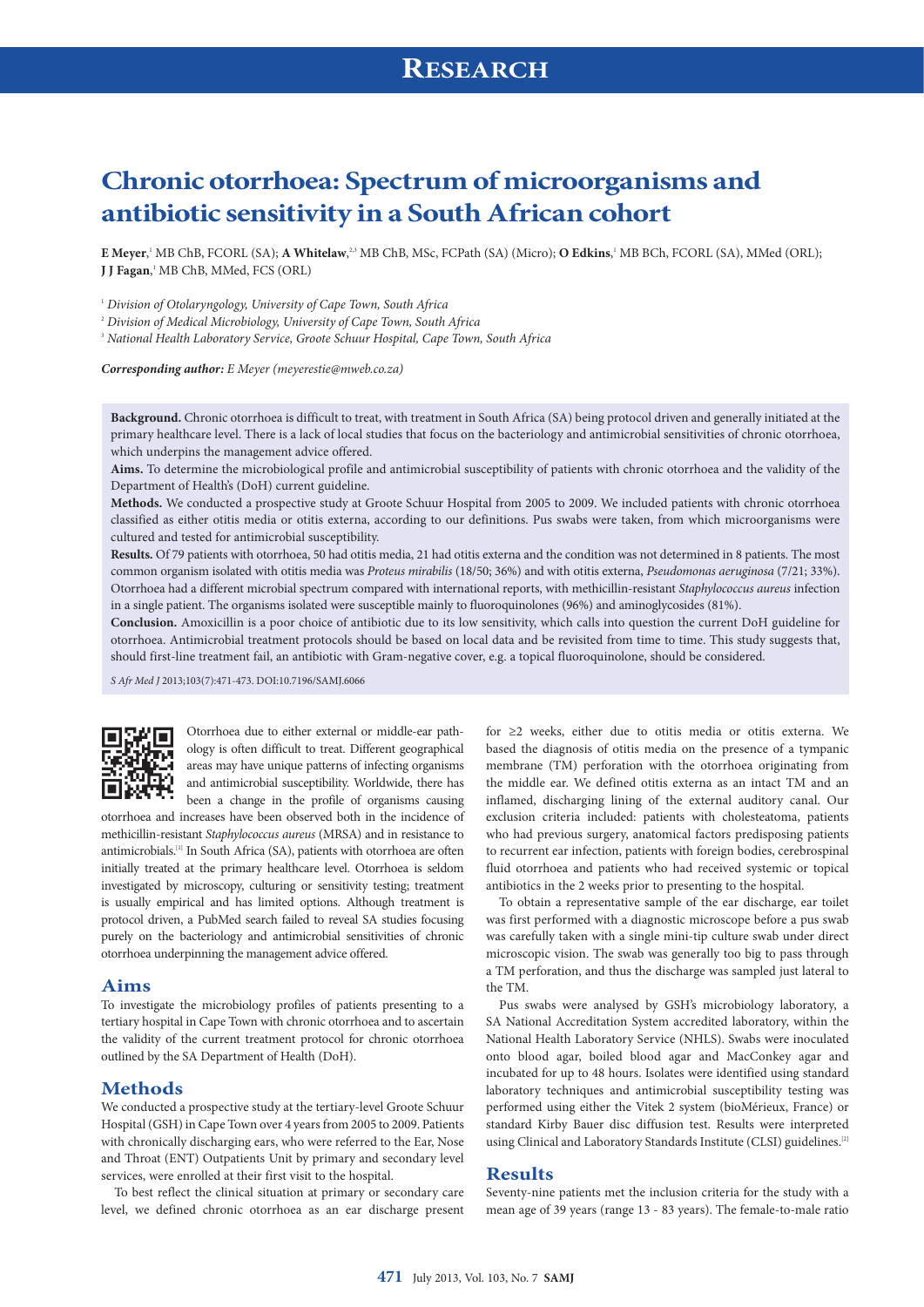## **RESEARCH**

was 1.3:1 and the ratio of left to right ears was 1.2:1. Eight patients volunteered that they were HIV positive, 42 that they were negative and 35 did not know their HIV status. The duration of otorrhoea ranged from 4 to >100 weeks (mean 47 weeks). Otorrhoea had been present for >52 weeks in 34 (43%) patients.

Of the 79 patients enrolled in the study, 50 had otitis media, 21 had otitis externa and in 8 patients this distinction was not documented. In 31 patients the treatment that they had received prior to referral had been documented and included oral antibiotics, i.e. amoxicillin (*n*=24), ciprofloxacin (*n*=2), flucloxacillin (*n*=1) and amoxicillin-clavulanate (*n*=1). Five patients had received topical acetic acid drops, 2 of whom had also received amoxicillin.

*Proteus mirabilis* (36%; 18/50) was the most common isolate in otitis media while *Pseudomonas aeruginosa* (33%; 7/21) occurred most commonly in otitis externa (Table 1).

The patterns of susceptibility are listed in Table 2. MRSA, which was sensitive to erythromycin, was detected in only 1 patient (with otitis media) – a 35-year-old HIVpositive patient with a 2-year history of otorrhoea.

### **Discussion**

Our results describe the microbiology associated with chronic otorrhoea (both otitis externa and otitis media) in patients referred from primary and secondary healthcare facilities in the Western Cape. The most common organisms were *P. mirabilis* (29%), *P. aeruginosa* (20%) and *S. aureus* (15%). The microbiology associated with otitis media differed from otitis externa, with *P. mirabilis*  (36%) and *P. aeruginosa* (33%) being the most common isolates, respectively (Table 1). Our results roughly parallel the microbiology pattern reported by Loock<sup>[3]</sup> at another tertiary hospital in Cape Town in chronic otitis media patients, namely *Proteus* spp. (29%), *P. aeruginosa* (24%) and *S. aureus* (14%) as the most common.

A problem when comparing our results with those of some other studies is that they refer to 'chronic suppurative otitis media', defined as 'inflammation of the middle ear and mastoid process, accompanied by a perforated tympanic membrane and discharge.<sup>[1]</sup> In such studies, sampling would include otorrhoea due to cholesteatoma (treatment of which is surgical) and non-cholesteatomatous ears. Although most studies indicate that only noncholesteatoma cases were included, this is not

true for all reports. Although some African studies reported *P. mirabilis* to be the most common organism, other international studies report *S. aureus* and *P. aeruginosa* to be the most common organisms encountered with chronic suppurative otitis media.<sup>[1,4-7]</sup> A recent Nigerian study reported that Gram-negative bacteria (*Klebsiella* spp., *Escherichia coli* and *P. aeruginosa*) comprised 80% of isolates.<sup>[7]</sup> The microbiology with cholesteatoma is fairly similar, with a predominance of *P. aeruginosa* (31%) and *S. aureus* (19%), but there is also a significant anaerobic component.<sup>[8]</sup>

The incidence of MRSA in Cape Town is low compared with other studies. In our study, MRSA was isolated in only 1 patient (1.7%) with otitis media for 2 years; it is not known what treatment the patient had received at primary care facilities. This is similar to the 1.9% incidence of MRSA reported by Loock<sup>[3]</sup> in patients with chronic active otitis media. These results differ from reports of changing bacteriological spectra and increases in the incidences of *S. aureus* and MRSA.[1] Hwang *et al.*[1] reported from Taiwan that, when compared with Juan  $(1986)$ , <sup>[1]</sup> there had been an 8.5% increase in the incidence of MRSA in acute otitis externa; they also reported an increase in MRSA with granular myringitis, and that the biggest change in microbiology profile – a 15% increase in MRSA – had occurred with chronic otitis media.[1] Similar trends were observed in a large study from Korea, with the prevalence of MRSA increasing from 21.4% to 27.4%.<sup>[1]</sup> Hwang et al.<sup>[1]</sup> postulated that the change from *P. aeruginosa* to *S. aureus*, especially MRSA, could be attributed to improvements in public healthcare, reduced severity of ear disease and a more liberal use of antimicrobial drug therapy.

At primary care level, chronic otorrhoea is treated medically with ear toilet according

| Table 1. Culture results                                                                   |                    |                                                                  |                    |
|--------------------------------------------------------------------------------------------|--------------------|------------------------------------------------------------------|--------------------|
|                                                                                            |                    | Otitis media $(N=50)$ Otitis externa $(N=21)$ All cases $(N=79)$ |                    |
|                                                                                            | $n\left(\%\right)$ | $n\left(\%\right)$                                               | $n\left(\%\right)$ |
| Proteus mirabilis                                                                          | 18 (36)            | 1(5)                                                             | 23(29)             |
| Staphylococcus aureus                                                                      | 7(14)              | 5(24)                                                            | 12(15)             |
| Pseudomonas aeruginosa                                                                     | 7(14)              | 7(33)                                                            | 16(20)             |
| Other bacteria <sup>*</sup>                                                                | 4(8)               |                                                                  | 6(8)               |
| Fungal                                                                                     |                    | 1(5)                                                             | 1(1)               |
| Mixed growth/only skin flora <sup><math>†</math></sup> 14 (28)                             |                    | 7(33)                                                            | 21(26)             |
| $* E. coli, Enterobacter cloacae, Alcaligenes facalis.$ $*$ No distinct organism cultured. |                    |                                                                  |                    |

**Table 2. Antibiotic sensitivities of isolates from patients with otorrhoea for both otitis media and otitis externa** 

|                | P. mirabilis $(N=23)$    | P. aeruginosa $(N=16)$   | S. aureus $(N=12)$       | Other organisms $(N=6)$ | All organisms |
|----------------|--------------------------|--------------------------|--------------------------|-------------------------|---------------|
|                | $n\left(\%\right)$       | $n\left(\%\right)$       | $n\left(\%\right)$       | $\boldsymbol{n}$        | (%)           |
| Ciprofloxacin  | 23(100)                  | 16(100)                  | 10(83)                   | 6                       | 96            |
| Gentamycin     | 23(100)                  | 13(81)                   | 4(33)                    | 6                       | 81            |
| Amikacin       | 23(100)                  | 16(100)                  | $\overline{\phantom{a}}$ | 5                       | 77            |
| Ampicillin     | 20(87)                   | $\overline{\phantom{0}}$ | 1(8)                     | $\overline{2}$          | 40            |
| Amoxicillin/   | 23                       |                          | $\overline{\phantom{a}}$ |                         | 41            |
| clavulanate    |                          |                          |                          |                         |               |
| Cefotaxime     | 23                       |                          | $\qquad \qquad$          |                         | 41            |
| Cefuroxime     | 22                       | $\qquad \qquad -$        | $\qquad \qquad$          | $\qquad \qquad$         | 39            |
| Ceftazidime    | $\overline{\phantom{a}}$ | 16                       | $\overline{\phantom{a}}$ | 6                       | 39            |
| Co-trimoxazole | 14                       | $\qquad \qquad -$        | $\overline{\phantom{0}}$ | $\overline{4}$          | 32            |
| Tobramycin     | $\overline{\phantom{a}}$ | 10                       | $\qquad \qquad$          | 6                       | 28            |
| Oxacillin      | $\overline{\phantom{a}}$ | $\overline{\phantom{0}}$ | 11                       |                         | 19            |
| Erythromycin   |                          |                          | 11                       |                         | 19            |